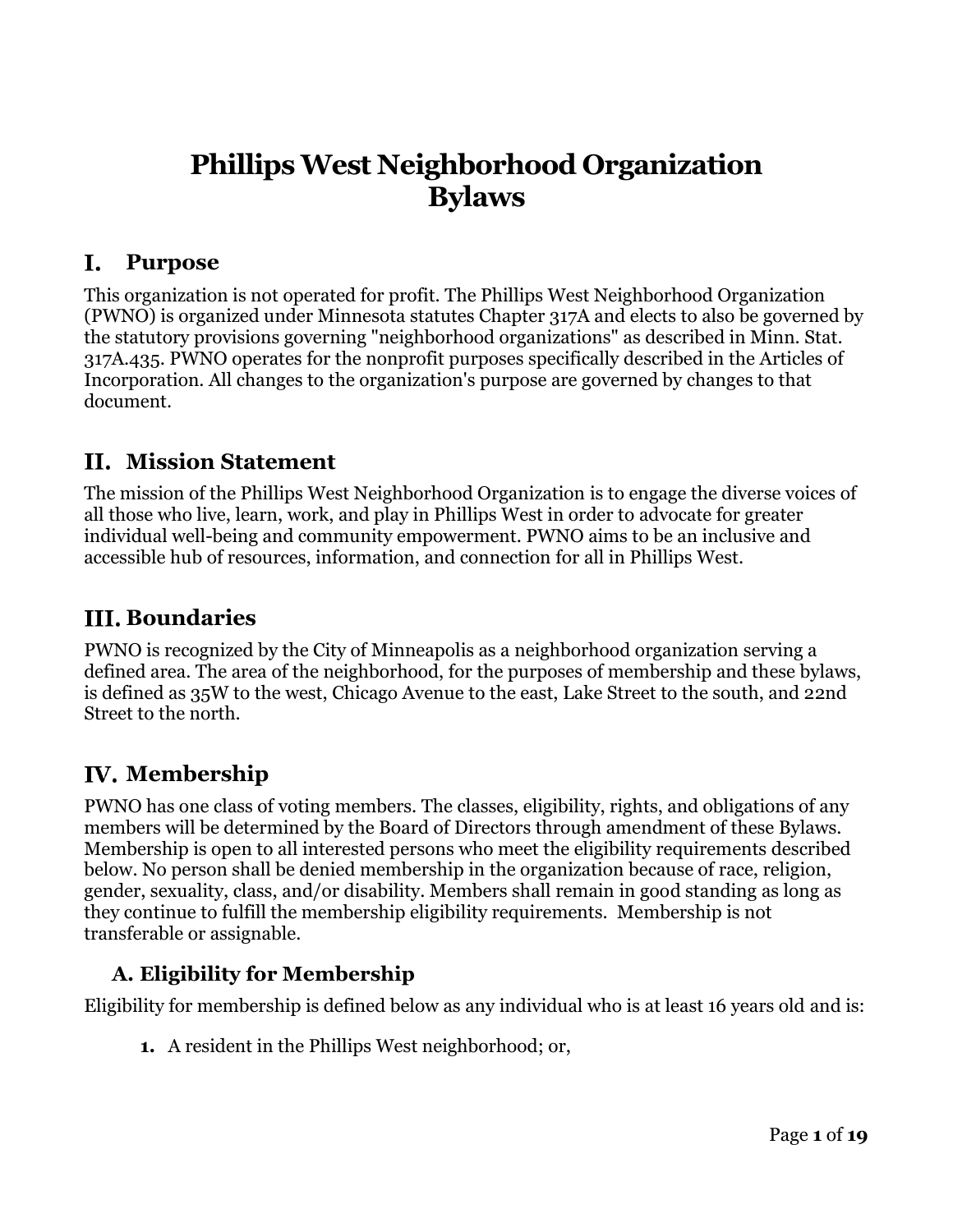- **2.** A student who attends an educational institution located in the Phillips West neighborhood; or,
- **3.** An owner of residential property in the Phillips West neighborhood; or,
- **4.** The designated representative of a business, organization, or institution located in the Phillips West neighborhood.

New members are encouraged (but not required) to establish voting membership eligibility at least 10 days before a voting member meeting.

Resident members may state that they live in the Phillips West neighborhood and provide an address (either verbally or through written documentation); or another member may vouch for one new resident member's eligibility.

Student member may use a student ID or other documentation showing that they attend an educational institution located in the Phillips West neighborhood.

Property owning members may use documentation showing real estate ownership and the name of the entity paying property tax at that address.

Organizational representative members may document their representative status with an official letter from the organization designating the representative by name.

### <span id="page-1-0"></span>**B. Member Dues / Fees**

The organization does not charge dues. Voluntary donations to support the organization and its activities are encouraged.

### <span id="page-1-1"></span>**C. Rights of Members**

Each voting member is eligible to cast one vote at the organization's annual meeting as well as any period voting events as required by these bylaws, state law or as authorized by Board action. Voting by proxy is *not* permitted.

### <span id="page-1-2"></span>**D. Members Not Financially Obligated**

<span id="page-1-3"></span>No member will be personally responsible for any financial obligation of the organization.

### **E. Membership Duration**

Once a PWNO Member, Membership will continue in perpetuity as long as the member remains eligible.

### <span id="page-1-4"></span>**F. Membership Non-transferable**

<span id="page-1-5"></span>Membership of the organization may not be assigned or transferred in any way.

### **G. Membership Termination**

All member rights, privileges, and benefits will cease in the event of death or termination of eligibility of the member.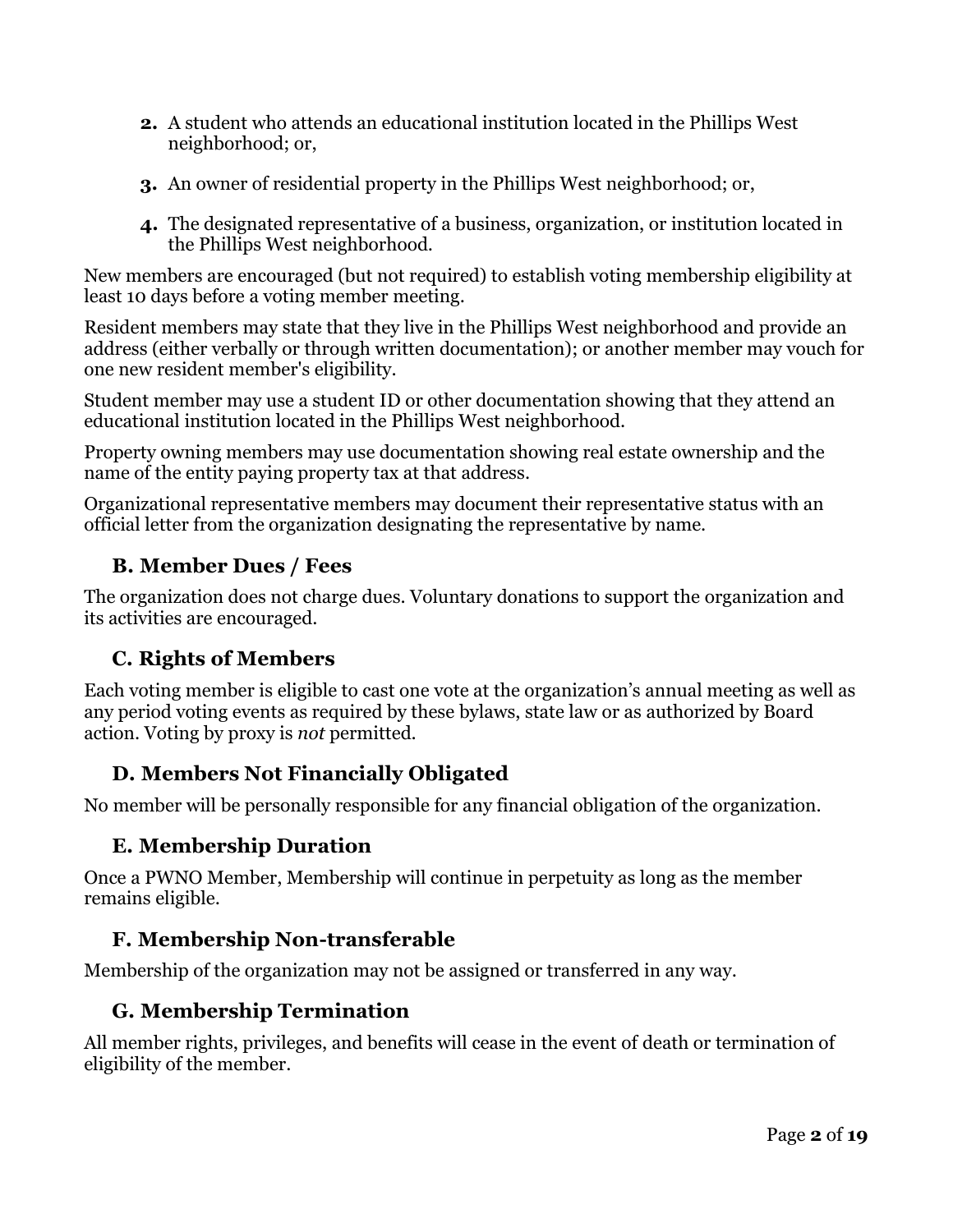#### <span id="page-2-0"></span>**H. Member Grievance Procedure**

Any voting member may file a formal grievance with the organization. Other forms of conflict resolution are encouraged prior to invoking a grievance. All parties should attempt to resolve disputes through dialogue, or informal or formal mediation whenever possible. In the event such efforts are not successful, the process for filing a grievance is described in the PWNO Grievance Policy and Procedure. There is a copy of this policy available on the organization's website.

### <span id="page-2-1"></span>**I. Meetings of Voting Members**

- **1. Record Date and Membership Roster.** As required by state law eligibility to vote may be determined on the day of any meeting where a member vote will occur, and pre-registration is not required to participate.
- **2. Notice to Members.** As required by state law and Minneapolis grant funding requirements, written notice, including the date, time, and place of the meeting, will be provided at least 21 calendar days in advance of a member meeting. Notice will not be provided more than 30 calendar days in advance of a member meeting. Notice may be provided through any reasonable method designed to give notice to every member with voting rights.
- **3. Regular Member Meetings.** PWNO shall hold regular Community Meetings at least once per month. These meetings are open to the public; both members and non-members of the organization are welcome to attend. Community meetings belong to the Phillips West community. While PWNO staff and board members may set the agenda, all community meetings must provide open time for members to participate. Community meetings shall be limited to 2.5 hours.
- **4. Annual Member Meetings.** An annual meeting will take place once a year on a schedule designated by the Board. As required by state law, there will be a report on the annual activities and financial condition of the organization at the meeting and an election to fill open board seats. The annual meeting shall be held in the Phillips West neighborhood.
- **5. Special Member Meetings**. Special meetings of the members may be called by the Chair of the Board, one-third of the Board members in office, or by written petition signed by 25 voting members. A member petition to call a special meeting must describe the purpose for the meeting and must document the eligibility of all 25 member signatures. The Board will publish a meeting notice for all special meetings. Special meetings will by a be conducted in accordance with State law. Business transacted at a special meeting is limited to the purposes specifically stated within the written meeting notice. No other business may be conducted.
- **6. Participation by Remote Communication.** Any member meeting, including annual or special meetings, may be held in whole or in part by means of remote communication. When one or more members participate by means of remote communication, the organization will implement reasonable measures to: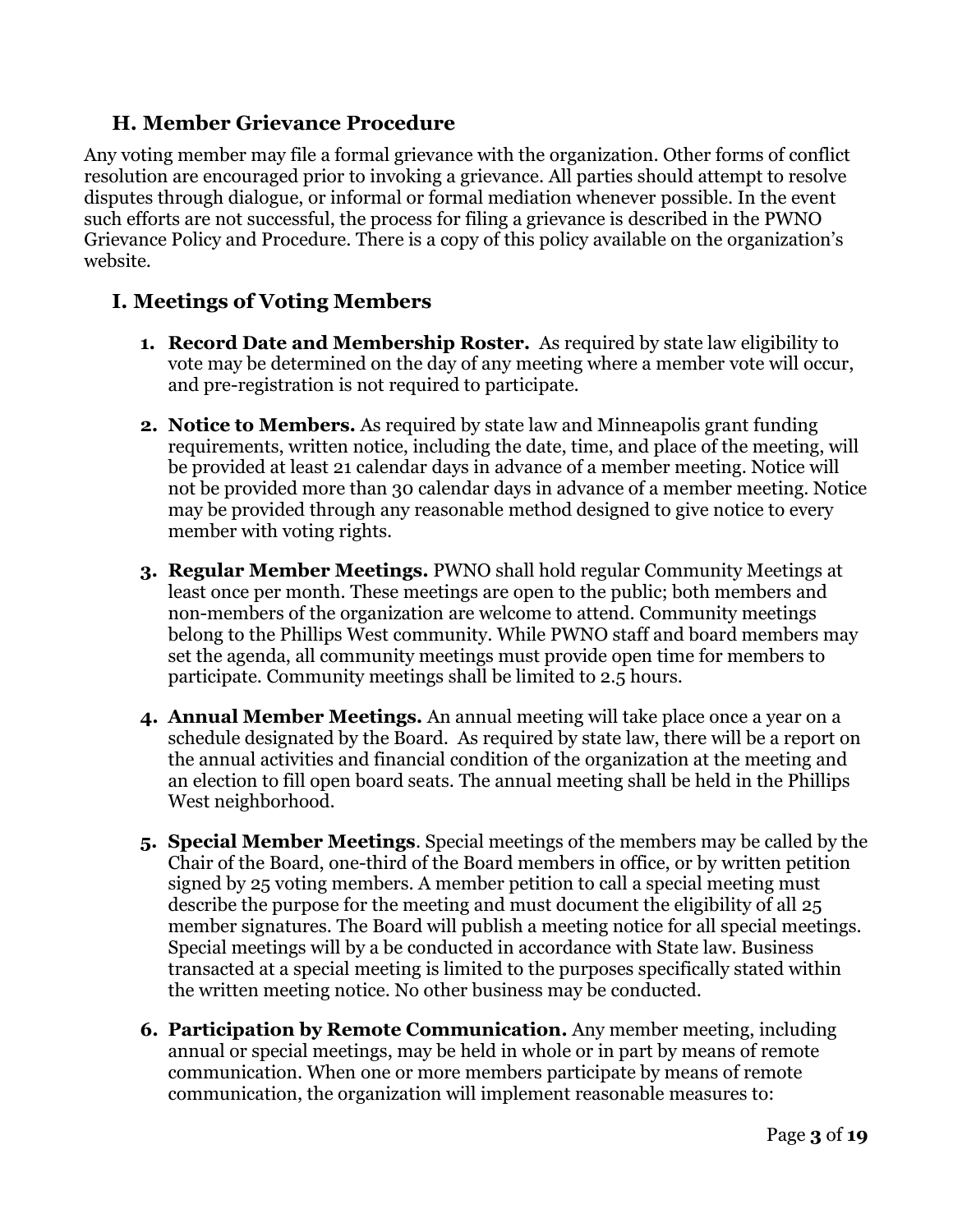- **a.** Verify that each person deemed present and entitled to vote at the meeting by means of remote communication is in fact a voting member; and,
- **b.** The method of remote communication must provide each member with a reasonable opportunity to participate in the meeting, in real time with the other participants, as required by state law.
- **c.** Voting conducted via remote participation may be conducted online through a third-party service to allow for more inclusive participation.
- **7. Member Meeting Quorum.** A quorum of the members is 25 eligible voting members. If a quorum is not present, the meeting may be adjourned and recalled with at least 5 days' written notice provided prior to the new date.
- **8. Member Voting.** All issues to be voted upon will be decided by a simple majority of those who participate within the designated voting period. All eligible voters may cast one vote. Voting by proxy is *not* permitted. The following decisions in all cases require approval of the voting membership:
	- Election of Directors
	- Amendments to the Bylaws
- **9. Member Meeting Procedures.** All questions of order with respect to any member meeting will be resolved in an orderly manner that is deemed appropriate by the Chair. The organization is not obligated to follow Robert's Rules of Order.
- **10. Member Meeting Decorum.** The organization will follow best and lawful practices for conducting business at meetings. The Board will exemplify, communicate, and enforce the expectation that meetings be conducted in an orderly and respectful manner. The Board reserves the right to excuse any Director, Officer, member, guest, member of the media, or audience participant exhibiting conduct that is disrespectful or disruptive to meeting proceedings. The board Chair has the responsibility to require order in a meeting. To that end, the Chair has the authority to call a Director, Officer, or member to order, and to exclude non-members, or to remove any participant from the meeting. Another Officer may serve in the Chair's capacity if required.
- **11. Member Action Without a Meeting.** Member actions without a meeting is not permitted.

### <span id="page-3-1"></span><span id="page-3-0"></span>**Board of Directors**

#### **A. Board Governing Powers**

The Phillips West Neighborhood Organization shall be governed by the PWNO Board. In compliance with state law and common law, the Board of Directors will execute the fiduciary duties of the nonprofit corporation in all aspects of its governance. The Board shall be responsible for (a) governing the organization; (b) overseeing organization finances; and (c) overseeing paid staff and contractors. The Board has all the powers given by state law which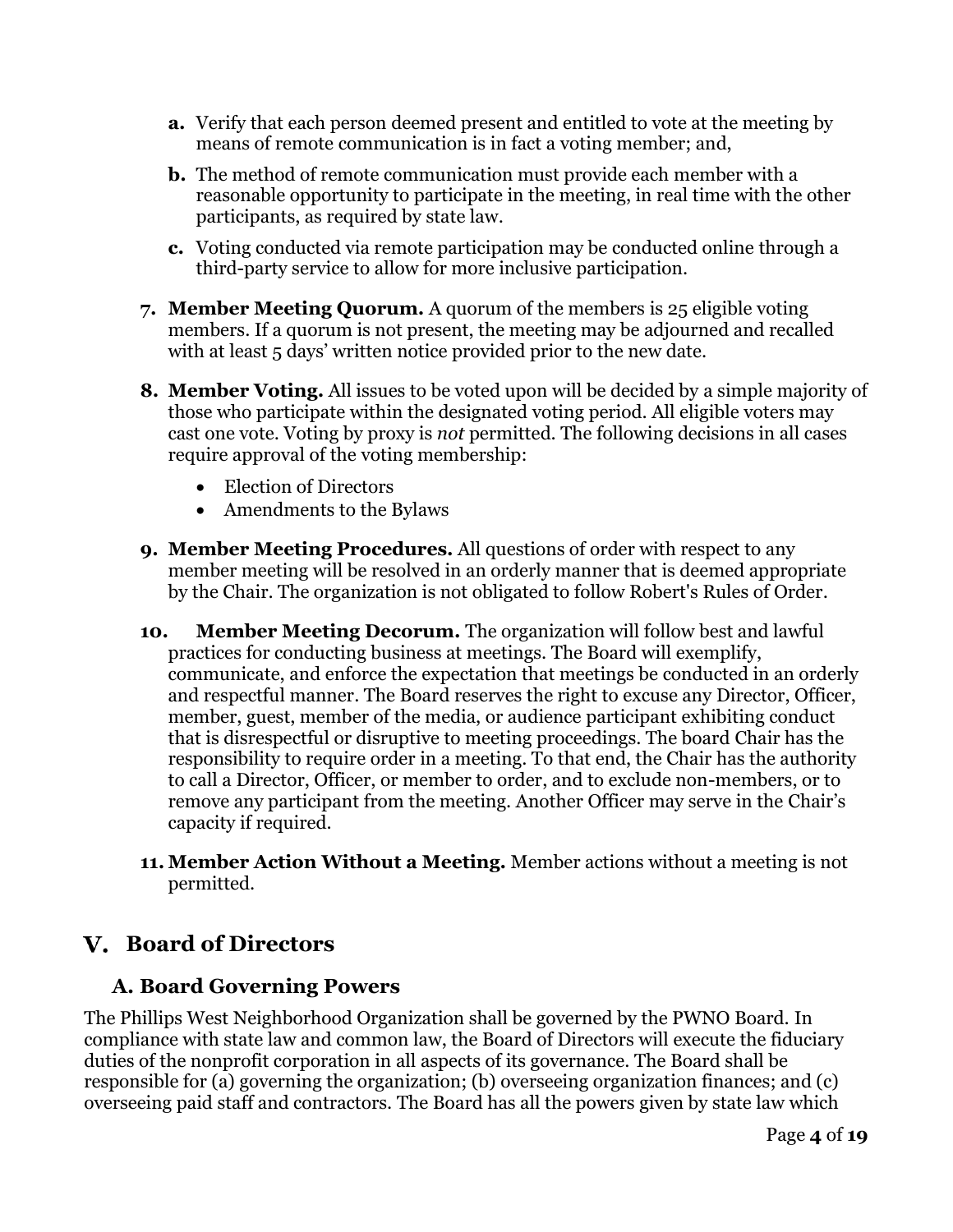are necessary and appropriate for governing the organization, including but not limited to the following:

- **1.** Performance of any and all duties imposed upon them collectively or individually by law, by the Articles of Incorporation, these Bylaws, or other written policies and procedures of the organization.
- **2.** Appointment and removal of Board Directors & Officers.
- **3.** Oversee the affairs and activities of PWNO and set policies and procedures.
- **4.** Enter into contracts, leases, or other agreements which are, in the judgment of the Board, necessary or desirable to the delivery and execution of the mission.
- **5.** Acquire, manage, improve, encumber, leverage or dispose of real or personal property, through any lawful method.
- **6.** Oversee the participation in financial transactions such as loans, debt obligations, investments, promissory notes, bonds, deeds of trust, mortgages, pledges, etc.
- **7.** Indemnify the Directors, Officers, agents, employees, or independent contractors for liability alleged against or incurred by persons in this capacity or arising out of the person's status or obtain insurance for these purposes.
- **8.** Uphold the Bylaws, Policies and Procedures of the organization.
- **9.** The Board of Directors may engage in acts that are in the best interests of the organization and that are not in violation of state or federal laws or regulations. No Director will have any right, title, or interest in or to any property of the organization.

#### <span id="page-4-0"></span>**B. Board Compensation**

All members of the Board will serve as volunteers. No compensation may be paid to the Directors for their services, time, and efforts in that role. Directors, however, may be reimbursed for necessary and reasonable documented expenses incurred in the performance of their duties subject to the organization's financial policies and procedures.

#### <span id="page-4-1"></span>**C. Board Number and Qualification**

<span id="page-4-2"></span>The Board shall consist of 9 members elected at-large by the voting members of PWNO.

#### **D. Board Service Eligibility**

All Directors are elected from the pool of voting members. A minimum of 5 Board members shall be residents of the Phillips West neighborhood. There may be a maximum of 4 Board members that are non-resident voting members of the organization.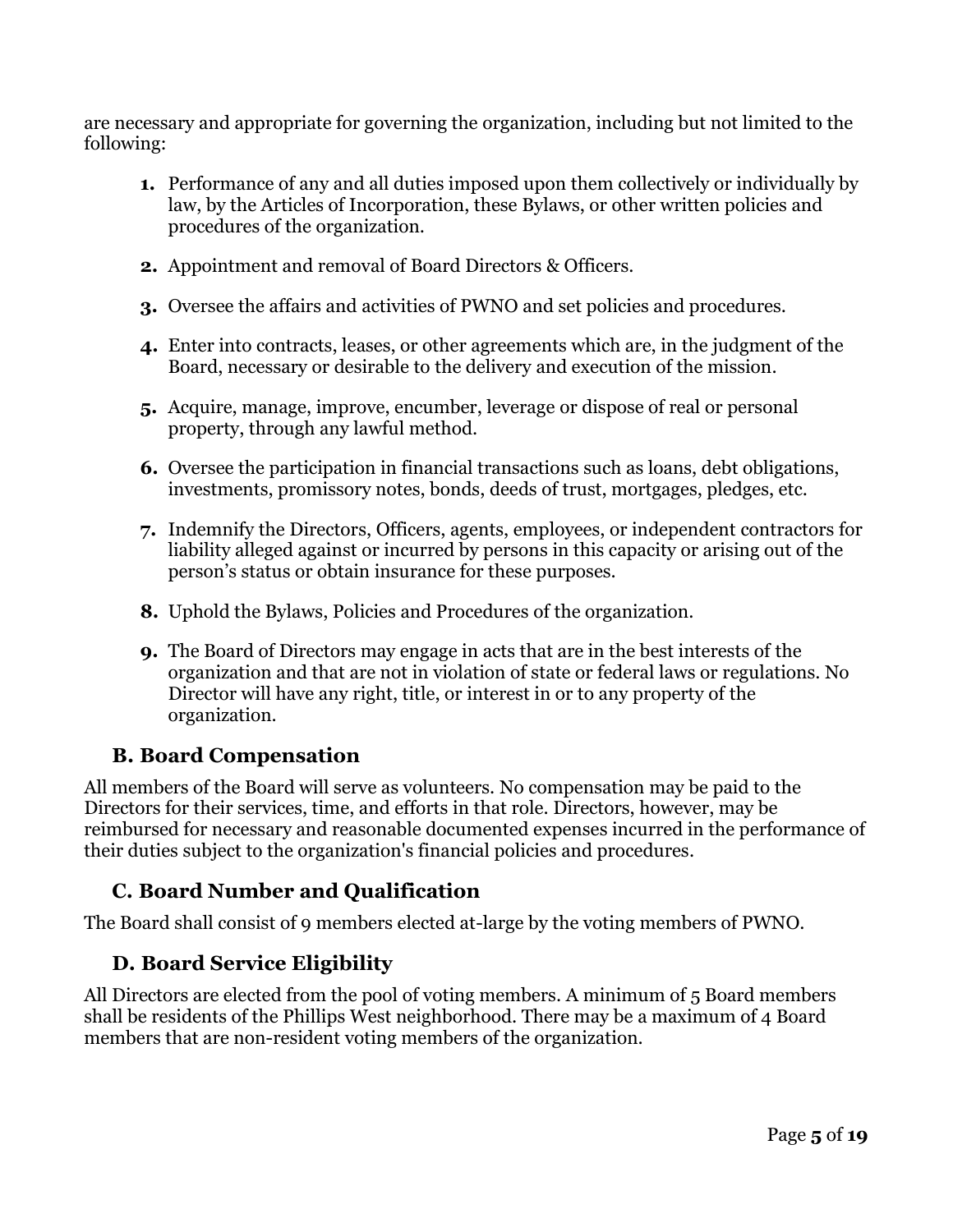### **E. Board Terms**

<span id="page-5-0"></span>All Directors will serve a 1-year term with a 3-term limit. All Board Members shall serve the entirety of their term unless a Board Member resigns or is removed.

### <span id="page-5-1"></span>**F. Annual Meeting Election Process**

The election process will be fair and open.

- **1. Candidate Recruitment.** The Board will publish a call for candidates in the notice of the meeting. The Board will strive to recruit a number of candidates that meets or exceeds the number of vacant seats. Candidates may be identified up through and including the day of the annual meeting. The board will not endorse candidates. Any review of candidate applications is limited to determining eligibility for service.
- **2. Elections.** Eligible voting members may vote for as many candidates as there are seats open, including any nominations from the floor (offered with consent of the nominee). Elections will begin at the annual meeting and last for the following five days. PWNO shall provide a mechanism for both in-person and electronic voting. PWNO may also provide for remote in-person voting options such as community ballot drop boxes. During the annual meeting and the open voting period, the organization will provide up-to-date digital and physical information on the voting process and candidates, including those candidates nominated from the floor. Those candidates receiving the highest number of votes will be elected. In the case of a tie vote, the Board Chair shall conduct a coin toss to determine the winner.
- **3. Verification & Seating.** If necessary, the eligibility of elected candidates may be confirmed within one week following the close of voting. Outgoing Directors retain their duties until New Directors assume their office at the next scheduled Board meeting. In the event a successful candidate is deemed ineligible, the candidate with the next highest votes will be seated instead.

### <span id="page-5-2"></span>**G. Board Member Resignation**

A Director may resign at any time by giving notice to an Officer of the Board. Notice may be in any form. The resignation can be deemed effective immediately without formal acceptance by the board. If a resignation is provided with a later effective date, then the Board may fill the pending vacancy before the effective date and the new Director will be seated on the effective date and will serve out the remainder of the resigning Director's term.

### <span id="page-5-3"></span>**H. Board Member Termination or Removal**

PWNO should prioritize restorative justice and non-punitive measures to resolve Board disputes. In the event of conflict between Board members, the members involved are encouraged to seek mediation before pursuing removal. Mediation and reconciliation processes are voluntary.

Any Board member may be removed from office for 3 unexcused absences in a term. Any Director may be removed at any time with or without cause, by an affirmative vote of at least two-thirds majority of all the remaining Directors. The matter of removal is a personnel matter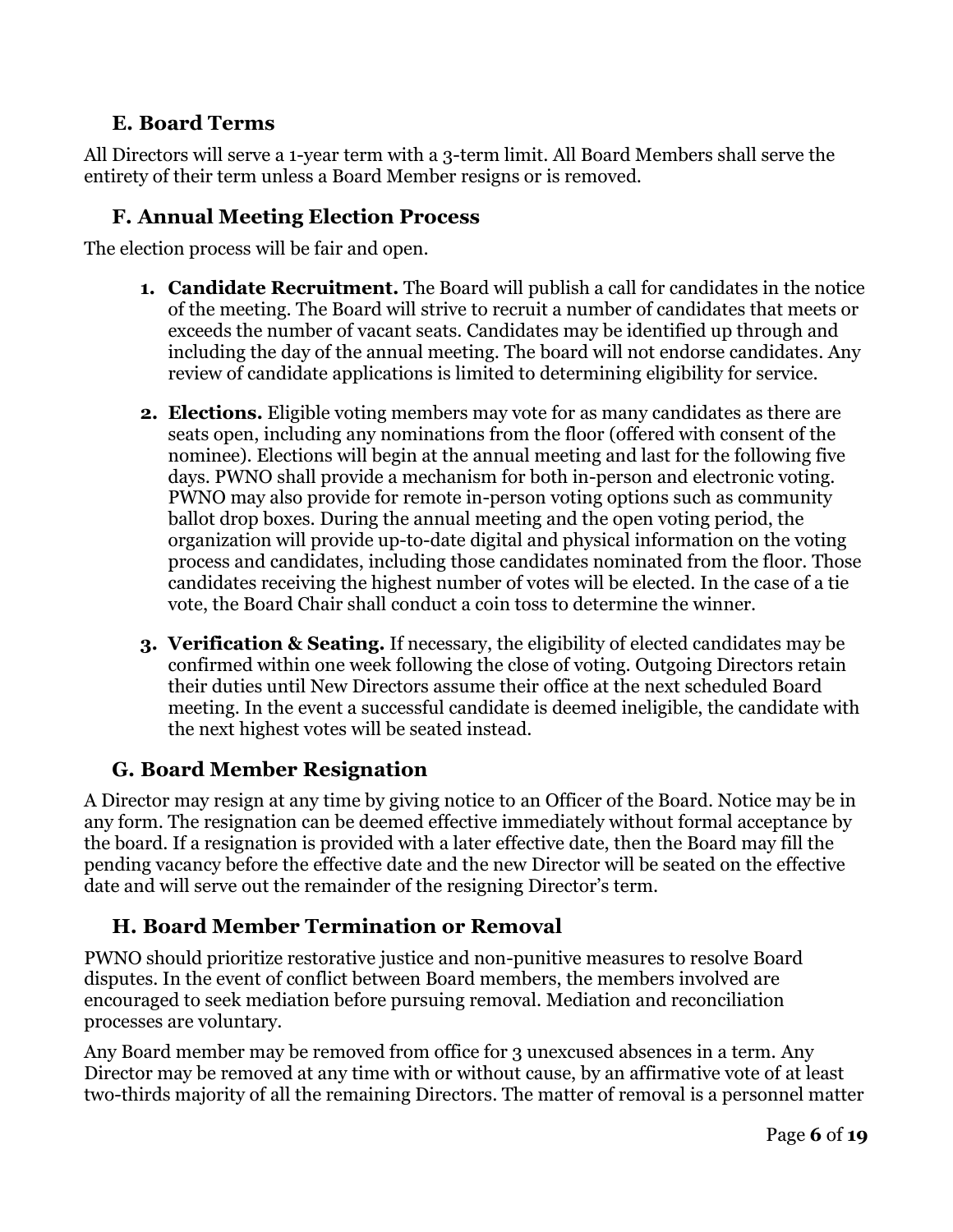and may be acted upon at any meeting of the Board of Directors. The Director subject to removal may not vote on the matter. The affected Board member must be given at 15 days notification of such action and the right to speak for themselves during the removal process

Upon removal, a successive Director may then be elected to fill the vacancy created and serve out the remainder of that term. In that case the Board will publish a call for applications, and it will vote to appoint an interim Director who will serve out the remainder of that term.

### <span id="page-6-0"></span>**I. Board Vacancies**

Vacancies in the Board of Directors are filled after a published call for applications by a vote of the majority of the remaining Directors at a properly called meeting. The interim Director appointed will fulfil the remainder of the term for that seat.

### <span id="page-6-1"></span>**J. Regular Board Meetings**

The Board shall hold Board Meetings at least once per month.

- **1. Special or Emergency Board Meetings.** Special meetings of the board may be called with 24 hours' notice upon the request of the Chair, or by one-third of the board.
- **2. Board Meeting Notices.** All written meeting notices, including the date, time, and place of the meeting, are provided to each Director at least 5 calendar days in advance of a meeting. Notice will not be provided more than 60 calendar days in advance of a meeting. This notice may be given through any reasonable method. The board meeting schedule may be set and published to the board annually in lieu of or in addition to other notices.

Directors may waive the notice requirements. Attendance at the meeting is considered a waiver of notice requirements unless the Director objects at the beginning of the meeting that it was not properly called and does not participate in the meeting.

- **3. Board Meeting Quorum.** A quorum for taking votes at Regular Board Meetings or Special Board Meetings shall consist of one-third plus 1 of the Board members in office. Without quorum, no voting may occur.
- **4. Board Action / Voting.** Unless otherwise specified in these bylaws, during Board meetings all matters are decided by a simple majority vote. There is no cumulative voting among Directors. Board members with a conflict of interest will recuse themselves from all discussion and the vote in accordance with the organization's Conflicts of Interest Policy. Proxy voting is not permitted. The acts of the Board are the acts of the organization and must be carried out.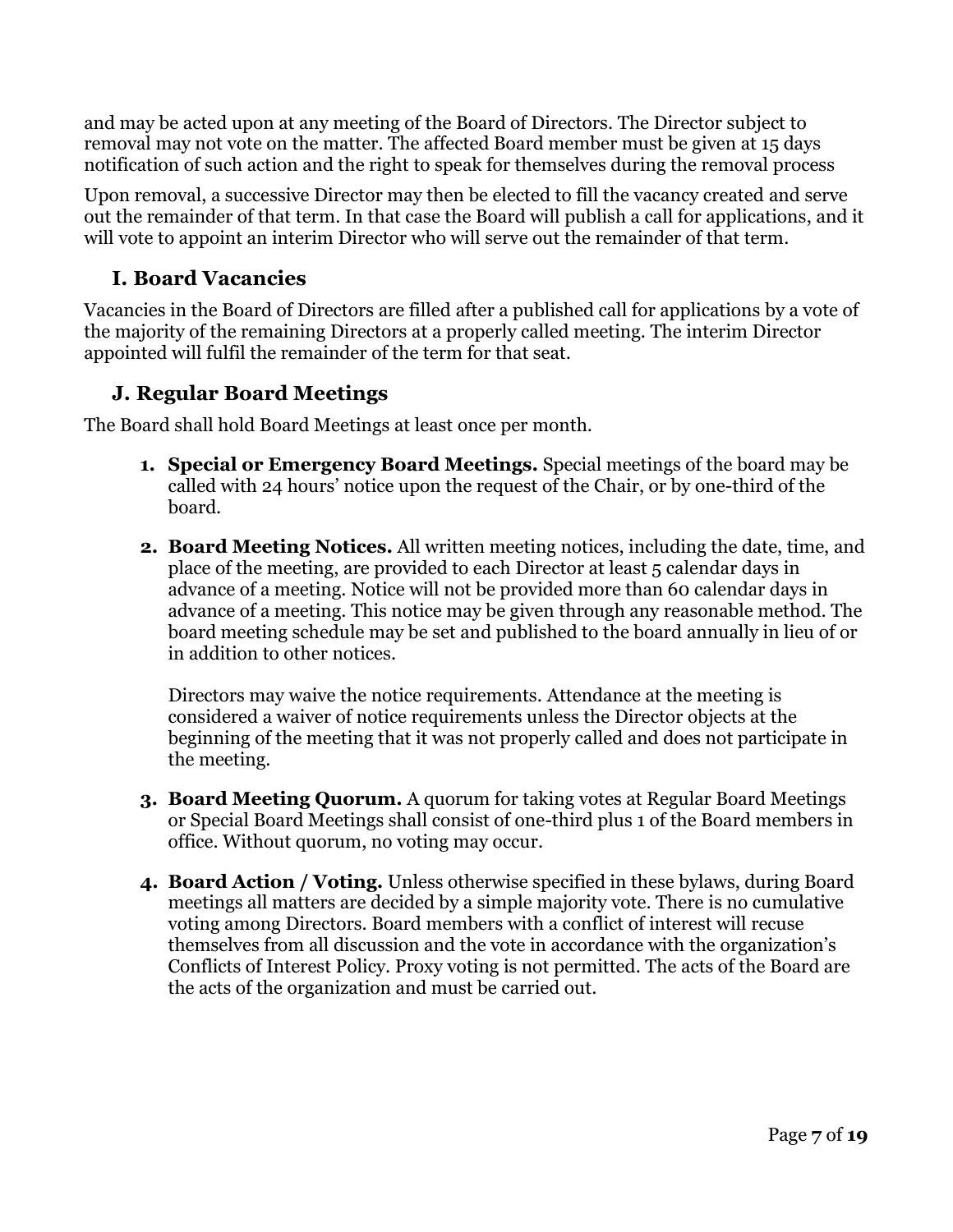**5. Open Meetings.** PWNO is a private nonprofit corporation and is not subject to open meetings law and government data practices. It is PWNO policy that non-Board Members may attend and observe but shall not be allowed to participate in Board meetings aside from a brief open question period at the end of each board meeting. All parties having business with the organization requiring an audience with or vote of the PWNO Board can request an agenda item by contacting the Board Chair and/or PWNO staff at least two weeks prior to the meeting. Board meeting minutes will be posted publicly following each meeting.

There is an exception to this open meeting policy when a closed session is required for consideration of legal issues, personnel issues, etc. The public version of meeting minutes from a closed session will indicate that the board went into a closed session. The organization will maintain a record of any business decision made in a closed session but may limit access to the record to those with a legal right to be in the meeting.

- **6. Meeting Procedures.** All questions of order with respect to any meeting or action of the organization, its Board of Directors, or any chartered committee or task force will be resolved in any orderly manner that is deemed appropriate by the Chair or the committee Chair which allows for making motions and voting on business matters. The organization is not, however, obligated to utilize Robert's Rules of Order. Meeting minutes must be produced to create an organizational record of reports and decisions made at meetings.
- **7. Meeting Decorum.** The organization follows lawful and nonprofit sector best practices for conducting business meetings. The Board of Directors will exemplify, communicate, and enforce the expectation that meetings are conducted in an orderly and respectful manner. The Board of Directors reserves the right to excuse any Director, Officer, member, guest, member of the media, or audience participant exhibiting conduct that is disrespectful or disruptive to meeting proceedings. The Chair has the responsibility to require order in a meeting. To that end, the Chair has the authority to call a Director, Officer, or member to order, and exclude nonmembers, if necessary, to maintain an orderly meeting. The Chair has the authority to remove a participant from the meeting. Another Officer may act in the Chair's place if required.
- **8. Board Meetings by Remote Participation.** To the extent permitted by state law, meetings of the Board of Directors may occur either in part or solely through remote communication, if desired. The method of remote communication must allow all Directors in attendance to participate contemporaneously in the meeting.

#### <span id="page-7-0"></span>**K. Board Written Action Without a Meeting**

Any action that could be taken at a Board meeting may instead be taken by written action, so long as the following conditions are met:

The action is taken by a vote of the number of directors that would be required to take the same action at a meeting of the board at which all directors were present.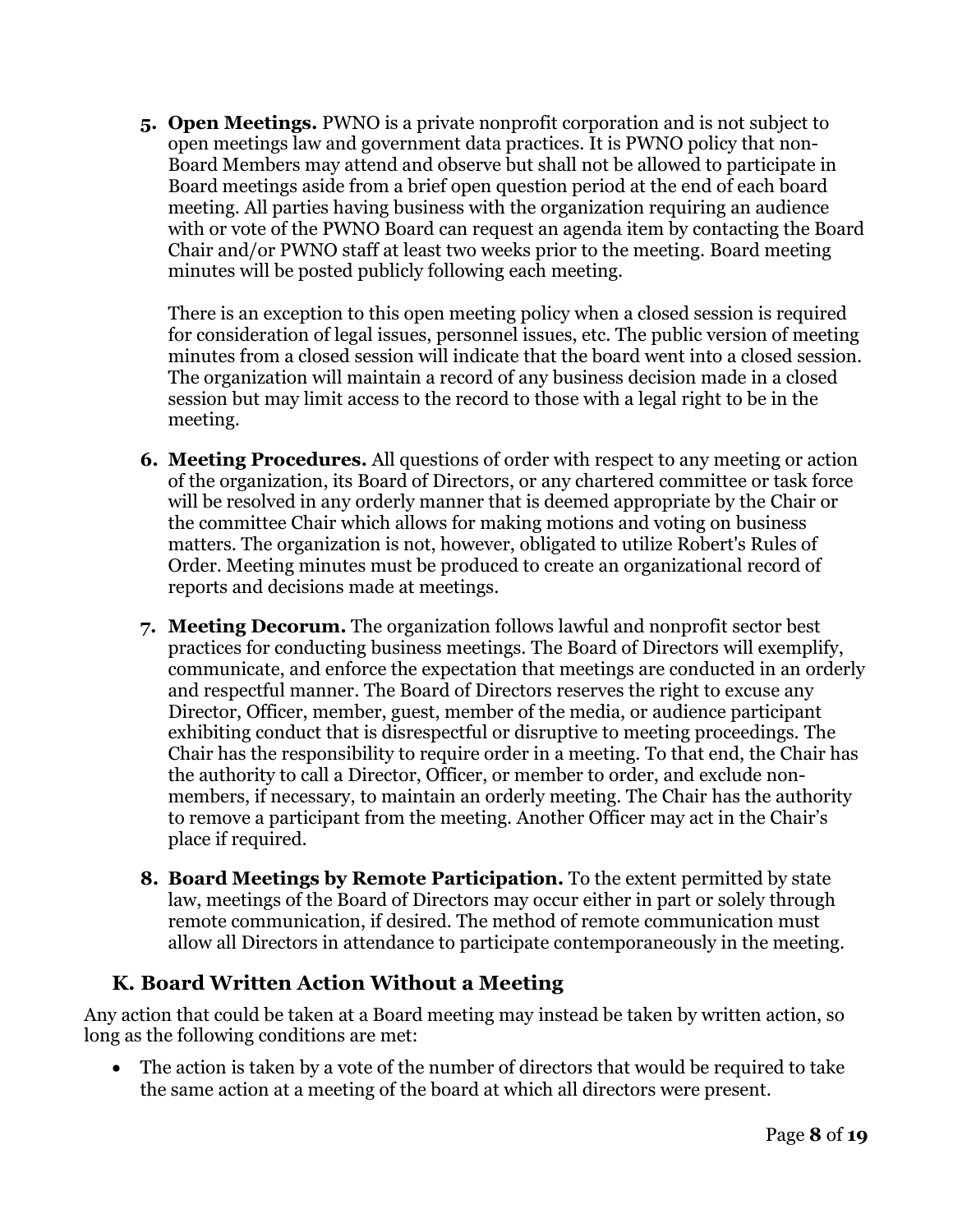- The votes cast through written action must be voted on through authenticated electronic communication (defined as communication that includes information which one can reasonably identify who the sender was (for example, a known email address, phone number, certified e-signature program, etc.)).
- Once the vote is complete, all directors are given immediate notice of the text and effective date of the written action.
- Action taken under this section is effective when the vote is complete unless the action specifies a different effective date.
- Action taken under this section has the effect of a meeting vote and may be described as a meeting vote in any document.

## <span id="page-8-1"></span><span id="page-8-0"></span>**Officers**

### **A. Election of Board Officers**

Board Officers must first also be on the Board of Directors. Officers are effectively board members with extra duties. Board Officers are volunteers and are not paid for their board service. They are elected annually from the pool of seated Directors at the first Board meeting following the annual meeting.

A vacancy in any Board Officer position may be filled by a vote of the Board of Directors for the unexpired portion of the term. The Board of Directors also has the authority to appoint temporary acting Board Officers as may be necessary during the temporary absence or disability of serving Board Officers.

#### <span id="page-8-2"></span>**B. Terms**

All Board Officers will serve a 1-year term that coincides with a portion of their term as Director. There is no limit to the number of terms an Officer may serve.

### <span id="page-8-3"></span>**C. Resignation**

An Officer may resign by giving notice to any other Board Officer. The resignation is effective immediately and without formal acceptance when the notice is given to the Board, unless a later effective date is named in the notice. Notice may be in any form.

### <span id="page-8-4"></span>**D. Removal**

Any officer may be removed from office with or without cause by a two-thirds vote of the Board excluding the Board member affected at a regular board meeting or special meeting of the Board called for that purpose. The affected Board member must be given at 15 days notification of such action and the right to speak for themselves during the removal process. The affected Board member also has 15 days following the vote to decide whether to pursue a mediation process.

Board Officer positions are distinct from board membership. Any Officer who is removed as a Director is also automatically removed from their Officer position. However, any Officer may be removed only from their Officer position with or without cause by a vote of all remaining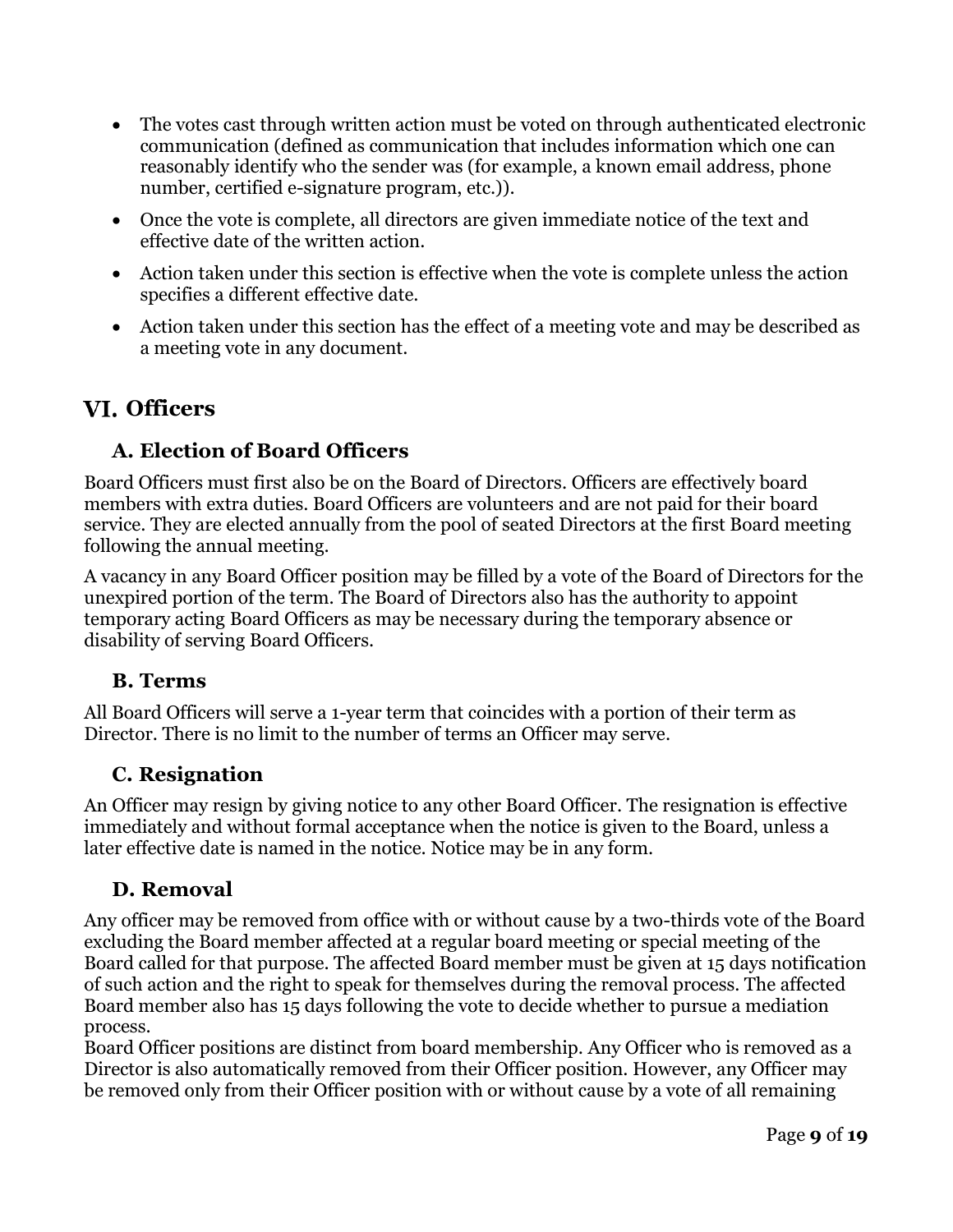Directors while retaining their position on the Board. The matter of removal may be acted upon at any meeting of the Board of Directors. The Officer subject to removal cannot vote on the issue. After removal, another board member will be appointed to serve in an interim capacity to fill the vacancy for the remainder of the Officer term.

### <span id="page-9-0"></span>**E. Board Officers & Duties**

The Officers of the board consist of a Chair, Vice Chair, Secretary, and Treasurer. No person shall hold more than one office at a time, and only one member per household may serve as an officer on the Board. Except as provided in these By-laws, the Board shall fix the powers and duties of all officers. No officer shall in any way bind the organization or the Board to do or not to do any certain thing, unless expressly authorized by the Board to do so; and no such action shall in any way be recognized by the organization, unless expressly ratified or approved by the Board.

The duties of Board Officers are as follows:

- **1. Chair.** The Chair convenes regularly scheduled board meetings, presides at meetings or arranges for other Directors to preside at each meeting in the following order: Vice Chair, Secretary, Treasurer. The Chair shall also have authority to sign contracts and other legal documents on behalf of the organization. The Chair is a board member with voting rights and will vote at meetings.
- **2. Vice Chair.** The Vice Chair shall assume the power and duties ascribed to the Chair if the Chair is absent. They may chair committees or task forces on special subjects as designated by the board.
- **3. Secretary.** The Secretary is responsible for assuring: 1) the organizational records of board actions are documented through meeting minutes; 2) that meeting notices and agendas are distributed in a timely manner; 3) that records are published as necessary to the members; and, generally that organizational records are maintained.
- **4. Treasurer.** The Treasurer is responsible for assuring: 1) financial records and accounts are kept in a manner that meets state law, IRS and GAAP standards; 2) that the board is informed at least quarterly on the organization's financial position and budget-to-actual status; and 3) public facing financial data is provided and tax filings are completed in a timely manner.

At the discretion of the Board of Directors, other Board Officers such as Fundraising or Development Director, may be elected with duties that the Board will prescribe.

Officers also have additional duties and powers as prescribed from time to time by the Board of Directors in addition to the duties and powers described by these Bylaws.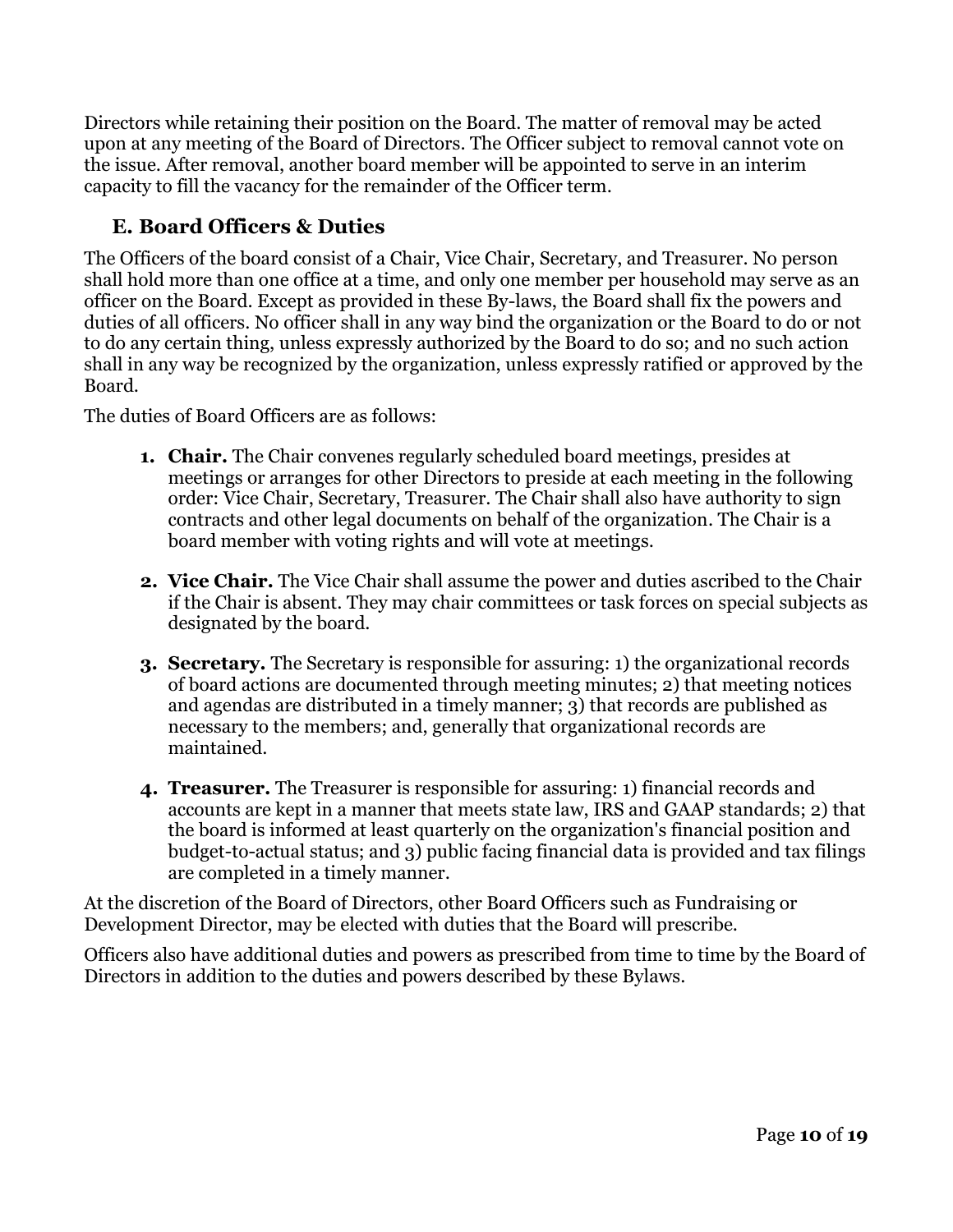### <span id="page-10-1"></span><span id="page-10-0"></span>**Committees & Task Forces**

### **A. Authority**

The Board of Directors may act through committees or ad-hoc task forces. The Board may create these groups through resolutions adopted by a vote of the Board of Directors. Each group has the duties and responsibilities granted to it from time to time by the Board. These groups are at all times subject to the control and direction of the Board. Ideally, at least one member the committee or task force will be a Board Member. Committee members may be volunteers that are not on the Board. Committees and task forces report back to the Board on a schedule determined by the Board regarding recommendations or action items on the Board's agenda.

#### <span id="page-10-2"></span>**B. Committees**

Committees are formed by resolution adopted by a majority of the Board. Any member of the organization is eligible to serve on and participate in these committees. Committees should provide notice of planned actions to the Board for consideration. The Board has the right to alter, accept, or reject these actions. The Board may from time to time delegate to a committee the authority to act on its behalf. At the time that a committee is formed, the Board will identify the committee as either standing or temporary, identify the major purposes and tasks of that committee, and appoint a chair-person of the committee

#### <span id="page-10-3"></span>**C. Task Forces**

Task Forces are formed by resolution adopted by a majority of the Board. Task forces are temporary work groups often made up of experts in specified areas of knowledge or practice. Task forces are small groups of people—and resources—brought together to accomplish a specific objective, with the expectation that the group will disband when the objective has been completed. Task forces are formed to address major or complex issues and projects. Often, they are formed in response to an event, whether expected or unexpected, which causes the need to acquire knowledge and respond.

#### <span id="page-10-4"></span>**D. Executive Committee**

The Board of Directors shall have an Executive Committee consisting of the four Board Officers: Chair, Vice Chair, Secretary, and Treasurer. This committee is at all times subject to the direction and control of the full Board; the Executive Committee never has authority to act on behalf of the full board for any reason.

#### <span id="page-10-5"></span>**E. Meetings**

Meetings of the individual committees and task forces may be held at a time and place (including by phone or virtually) as determined by a majority of the committee or task force members; by the Board Chair; or, by the Board of Directors. Notice of committee and task force meetings is handled under the same provisions for board meetings, including the ability to waive notice requirements. A simple majority constitutes a quorum for any committee or task force meeting. Proxy voting is not permitted. Every committee or task force will create minutes or reports of its meetings for Board review including dates, roll call information and decisions made (if any are authorized).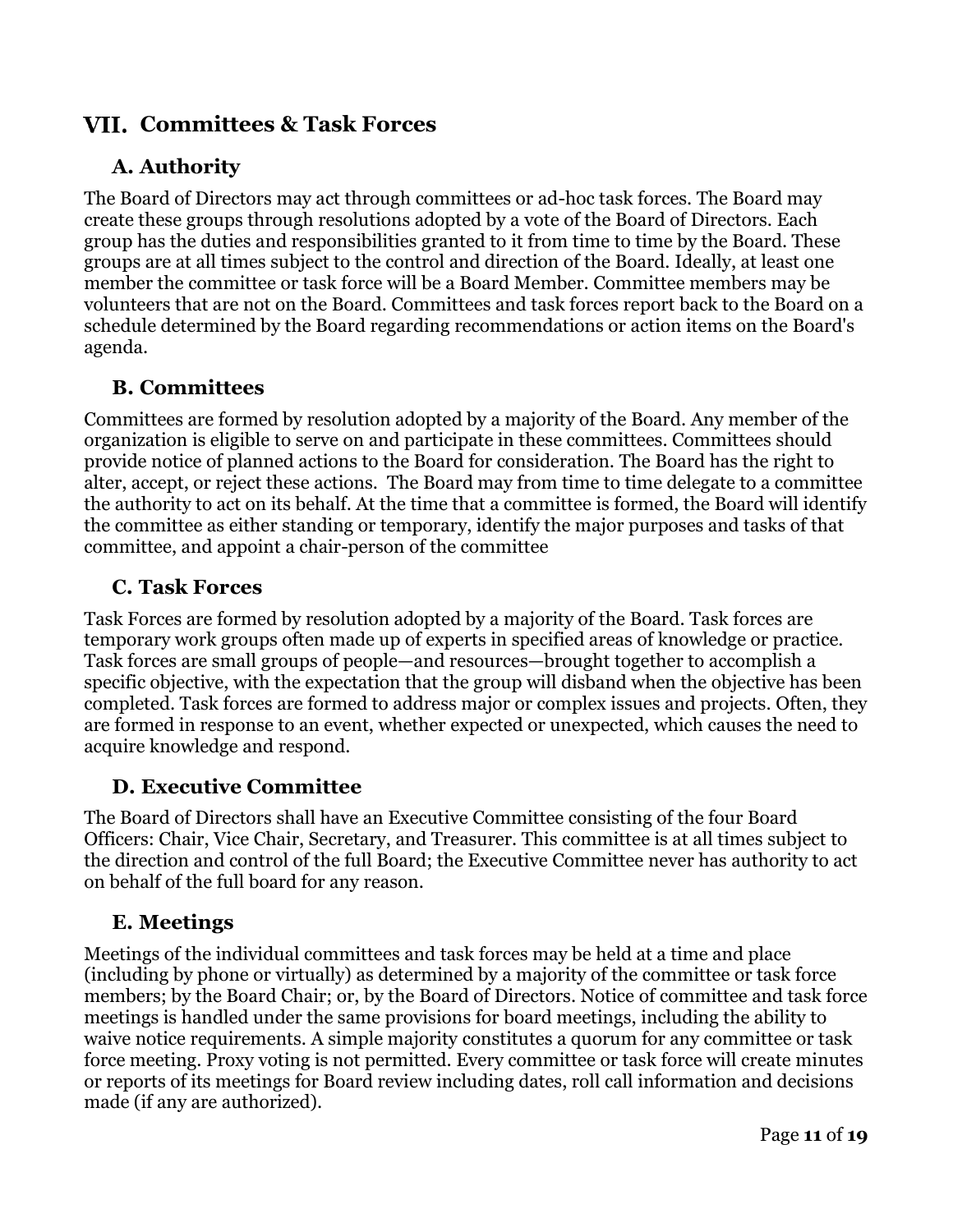### <span id="page-11-1"></span><span id="page-11-0"></span>**Executive Officers, Employees, & Independent Contractors**

### **A. Staff**

The PWNO Board either through the authorized action of a Board member or an Executive Director shall have the power to create, employ, and dismiss all those staff positions that it deems necessary and prudent. The duties and level of pay for each employee shall be determined by the Board.

The Board of Directors may select an Executive Director or other staff person to act as the administrative agent of the Board of Directors to administer the affairs of the organization and implement the policies and decisions of the Board of Directors. This staff person has no power or authority apart from that which is delegated to them by the Board of Directors, and the Board has the duty and responsibility to adequately monitor the actions of staff. Under these circumstances, the Board collectively supervises this staff person. and will review their performance annually. They may be a non-voting ex officio member of any standing committees and may attend and may participate in all meetings of the Board of Directors except when matters regarding their employment and compensation are under consideration. They may not serve as a voting member of the Board of Directors.

### <span id="page-11-2"></span>**B. Contracts**

The PWNO Board is authorized to enter into contract with independent contractors to perform specific duties on behalf of the organization.

### <span id="page-11-3"></span>**C. Compensation**

The organization may pay compensation to employees and other independent contractors for services rendered. The amount and frequency of payments must be reasonable, determined from time to time by the Board in accordance with the Conflicts of Interest Policy, and be legally compliant with all state and federal employment, nonprofit, and other applicable laws.

### <span id="page-11-4"></span>**D. Checks, Drafts, Petty Cash Fund**

The staff person designated as administrative agent for PWNO may be authorized to provide one of the signatures on checks, drafts, or other orders of payment for the Corporation. They may also be authorized to administer a Petty Cash Fund, the size of which is designated by the Board of Directors.

#### <span id="page-11-5"></span>**E. Volunteers**

The Board of Directors may establish policies and procedures to recruit, train, and utilize volunteers in the operation of its activities and fulfillment of its purpose and mission. The organization may maintain insurance policies to cover those serving as volunteers.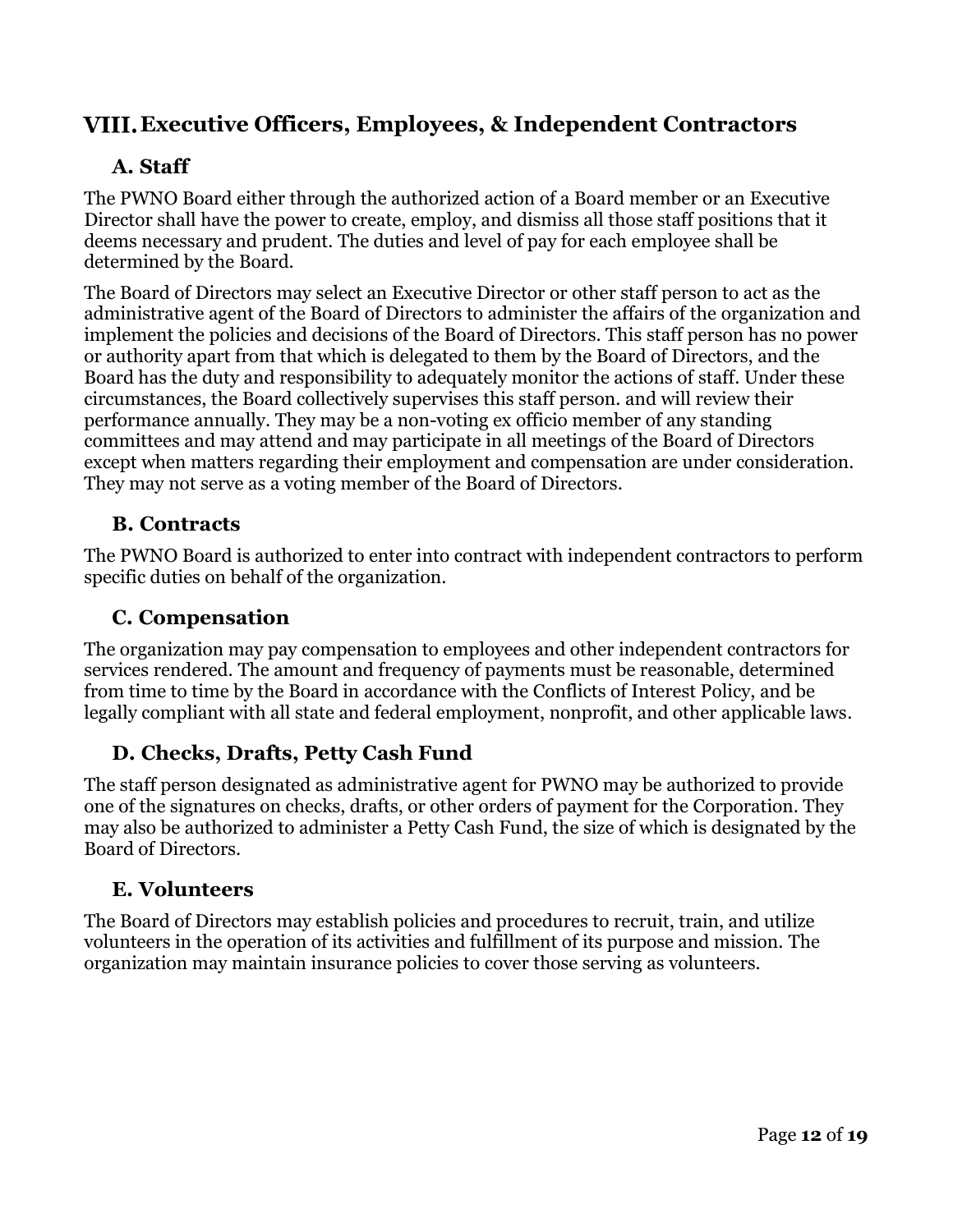### <span id="page-12-1"></span><span id="page-12-0"></span>**Management Provisions**

#### **A. Community Accountability and Access**

PWNO is an organization by and for our members. Community accountability means a commitment to engagement and leadership from all those Phillips West, and in particular those who have historically been excluded from the organization. It means a willingness to look inward, accept critique, and re-orient if necessary. The organization shall forefront efforts in anti-racism, disability justice, and environmental justice. No person shall be discriminated against by this organization in its hiring policies, delivery of services, community participation, or other business on the basis of their identit(ies). PWNO will abide by these commitments in the case of PWNO employees, Board of Directors, other volunteers, and across all organizational activities.

#### <span id="page-12-2"></span>**B. Financial Year**

<span id="page-12-3"></span>The accounting year of the Corporation begins on January 1 and ends on December 31.

#### **C. Annual Budget**

The Board will consider programmatic goals and financial objectives in planning for the annual budget. The Board must review and adopt the budget annually. During the financial year, expenditures must be within budget, unless the budget is revised with Board approval. Any major change in the budget must be approved by the Board.

#### <span id="page-12-4"></span>**D. Financial Records**

The PWNO Board shall keep correct and complete books and records of account. Financial reports are required to be submitted to and reviewed by the full Board no less than quarterly. At minimum, the Board will regularly review the organization's: income statement, balance sheet, and budget to actual reports. At minimum, the Board will review annually, the annual financial report, any audit reports, and IRS 990 information return.

#### <span id="page-12-5"></span>**E. Accounts**

- **1.** PWNO will maintain appropriate checking, savings, or other accounts at a reputable bank or financial institution under the name of the organization.
- **2.** Any Officer of the organization or the designated staff administrative agent may be authorized by board resolution to act as signatories on all organizational accounts. The organization will at all times have at least two signatories on every bank account or financial account.
- **3.** All money raised in the organization's name must be deposited in organizational accounts as charitable assets and used for charitable purposes according to State and Federal fundraising laws and rules.
- **4.** PWNO accounts should be put under audit as deemed appropriate by the Board.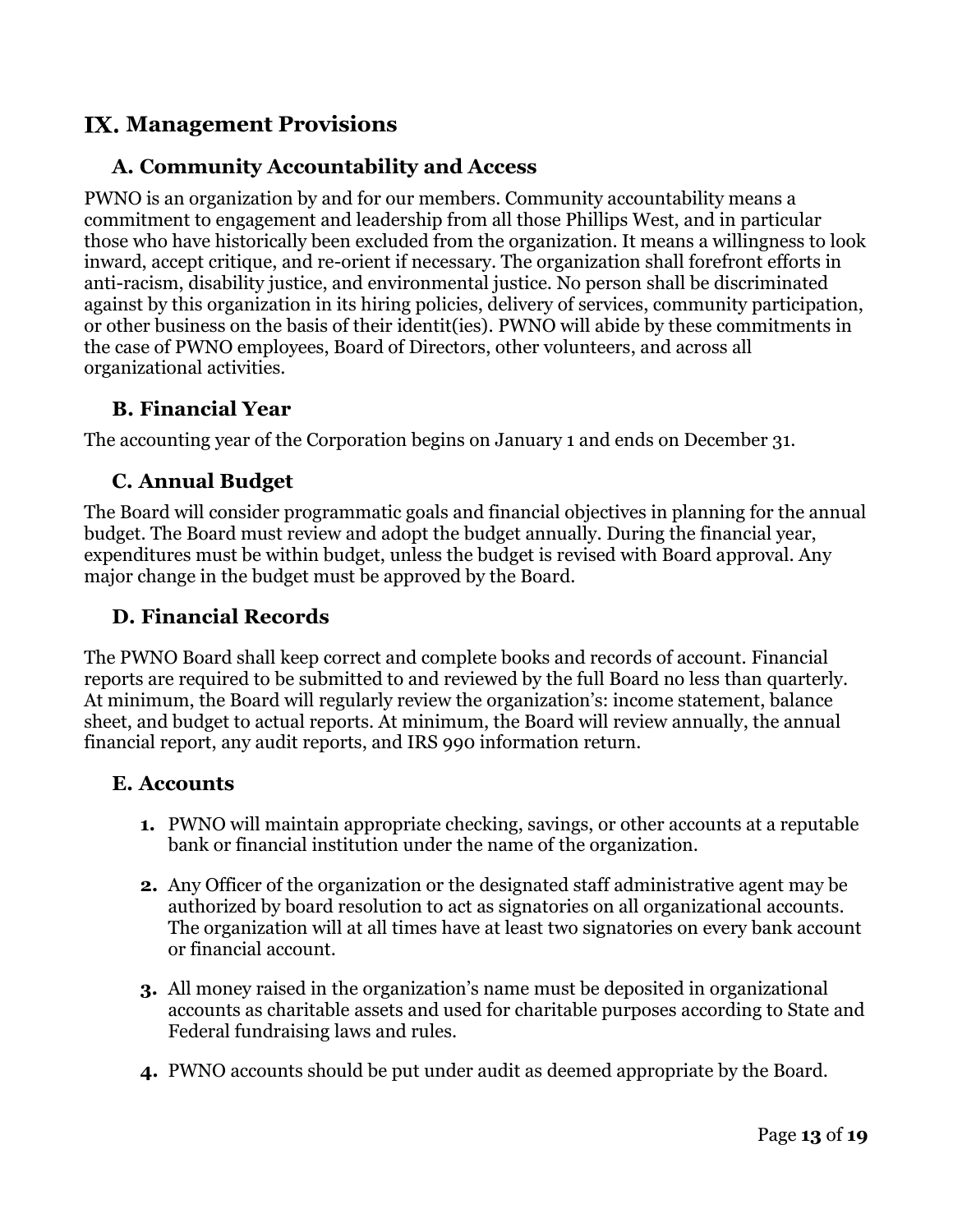### <span id="page-13-0"></span>**F. Registered Office**

The registered office of the organization is the place designated in the Articles of Incorporation as the registered office. This office shall be located in the Phillips West neighborhood. PWNO may change its registered office in accordance with state law. The organizational records are stored at the registered office or in an electronic file storage system.

### <span id="page-13-1"></span>**G. Other Offices**

The Corporation may maintain offices or places of business other than the registered office and mailing address on file with its home state.

### <span id="page-13-2"></span>**H. Records**

The organization will keep at the registered office address or in an online filing system correct and complete copies of its articles and bylaws; accounting records; and, the meeting minutes of its board, committees, and task forces for the last six years.

In the spirit of nonprofit transparency and accountability, the organization will publish copies of reviewed and approved meeting minutes and its annual financial reports or IRS form 990s online to its public website or other social media platform.

### <span id="page-13-3"></span>**I. Inspection**

A voting member or Director may inspect all records described in the section above, either in person or by agent or attorney, for any proper purpose at any reasonable time. A proper purpose is one reasonably related to the person's interest as a member or Director of the corporation.

Upon request the organization will give a voting member or Director who requests it a financial statement (i.e., consolidated financial statements, or income statement and balance sheet, etc.) for the last annual accounting period and a balance sheet with a summary of its assets and liabilities as of the closing date of the last quarterly accounting period.

### <span id="page-13-4"></span>**J. Ownership of Intangible Assets**

From time-to-time accounts will be established on behalf of the organization for third party services such as web domains, web services, software services, donor or member lists, etc. All accounts of this nature are assets of the organization and should be opened in the name of the organization whenever possible. If ownership cannot be established in the name of the organization, the individual must grant secondary authority whenever possible or share account information and log in credentials to the organization's designee to preserve right of access to these assets and accounts.

### <span id="page-13-5"></span>**K. Legal Instruments**

All contracts, agreements, and other legal instruments executed by the organization must be issued in the name of the organization, not the individual name of a Director or Officer, employee, etc. The Board may establish internal controls or policies which control the number of officers required to sign legal instruments.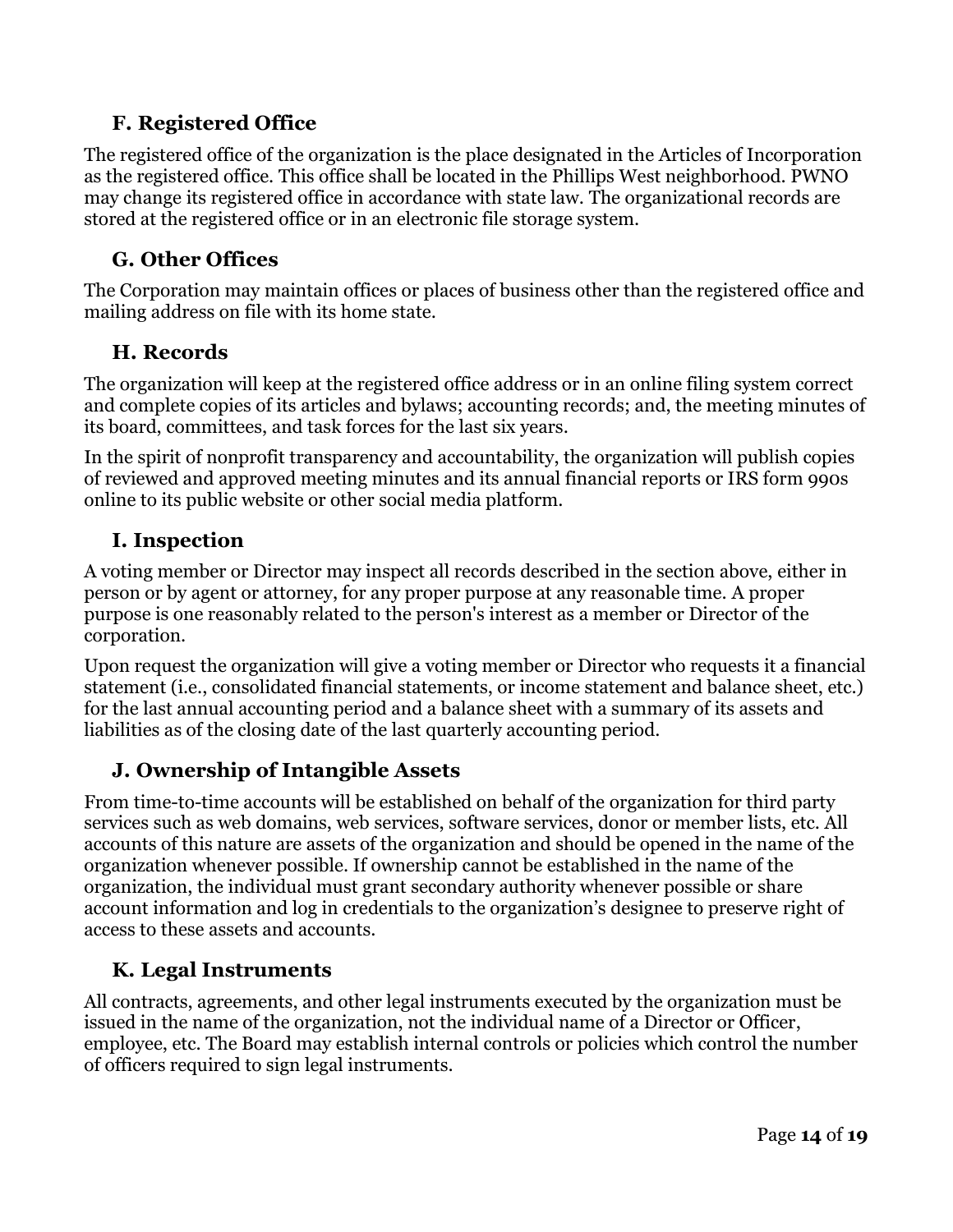Legal instruments must only be signed after proper consideration and approval by the full Board or those with delegated authority. In the event a legal instrument is not properly approved, then the individual signing the agreement may be considered personally liable.

### <span id="page-14-0"></span>**L. Loans**

Loans and other debts are not permitted unless authorized by a two-thirds majority vote of the Board of Directors specifically authorizing the loan or debt. All loans and debts for the organization must comply with state laws governing nonprofits.

### <span id="page-14-1"></span>**M. Periodic Reviews**

Periodic reviews are conducted to ensure the organization operates in a manner consistent with its charitable purposes; that it files all required paperwork; and, does not engage in activities that could jeopardize its tax-exempt status. The periodic reviews will, at a minimum, include the following subjects:

- **1.** Whether compensation arrangements and benefits and vendor payments are reasonable, based on competent survey information, and the result of arm's length bargaining;
- **2.** Whether partnerships, joint ventures, and arrangements with management organizations conform to the organization's written policies, are properly recorded, reflect reasonable investment or payments for goods and services, further charitable purposes and do not result in private inurement, impermissible private benefit or in an excess benefit transaction;
- **3.** Whether the organization is properly filing annual paperwork with the IRS (including the Form 990) and certain state agencies for charitable solicitation registration; corporate entity registration; unemployment insurance; sales tax revenue reporting; income tax reporting; or social security administration, etc.
- **4.** Whether the organization is compliant with state and federal fundraising regulations and industry best practices.

### <span id="page-14-2"></span>**N. Affiliations**

The Corporation may maintain professional affiliations that benefit and strengthen the organization and its capacity to fulfill its mission.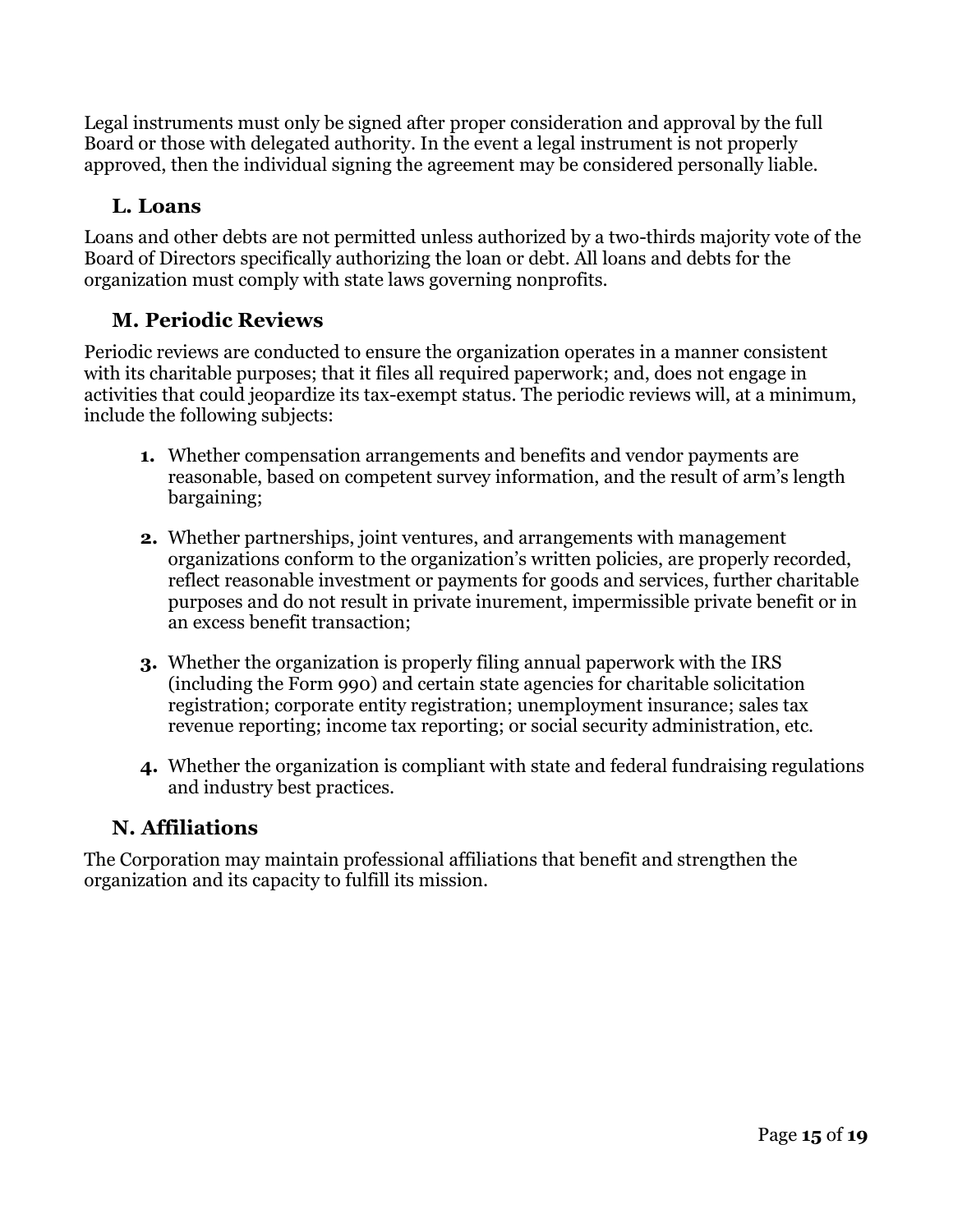#### <span id="page-15-0"></span>**O. Policies and Procedures**

- **1. Member Grievance Policy.** PWNO should provide a clear and accessible process for handling complaints against the organization, including electronic submissions, language translation, transcribed oral submissions, and other reasonable accommodations Any complaint against the organization should be directed to an officer (Chair, Vice-Chair, Secretary, or Treasurer) of the PWNO Board. The complaint shall be filed with the Secretary of the PWNO Board. Said complaint shall be considered at the next PWNO Board meeting, and the Board shall determine whether the complaint should be considered at the next PWNO membership meeting. Members can view the full Grievance Policy on the organization's public website.
- **2. Conflict of Interest.** PWNO shall clearly define the potential for a Conflict of Interest on the part of its membership in any project, program, or proposal that is being considered by the PWNO Board or by any of the organization's task forces or committees. Conflicts exist in four situations: a) A member will benefit directly from the project, program, or proposal; b) A member will benefit because of family relationships; c) A member will benefit because their employer or company will benefit; d) A member is on the Board of directors of a company or organization that will benefit. If a member declares a Conflict of Interest, the chair will accept it, and that member will refrain from the discussion and voting on all matters pertaining to the issue. This Conflict of Interest should be recorded by the PWNO Secretary. Members can view the full Conflict of Interest Policy on the organization's public website.
- **3.** In addition to grievance and conflict of interest policies, the Board will adopt the following policies and procedures (and review them on a regular basis) in compliance with City of Minneapolis grant funding requirements:
	- Financial and internal controls policies
	- Personnel policies and procedures (i.e. an employee handbook or contractor handbook)
	- Equal opportunity employment / affirmative action policy
	- ADA policy and procedure
	- Language access policy
	- Audit policy
	- Equitable engagement plan
	- Board development & training policy

The Board of Directors may also establish policies and procedures to follow best practices or regulations in the nonprofit sector:

- Records retention policy
- Expense reimbursement policy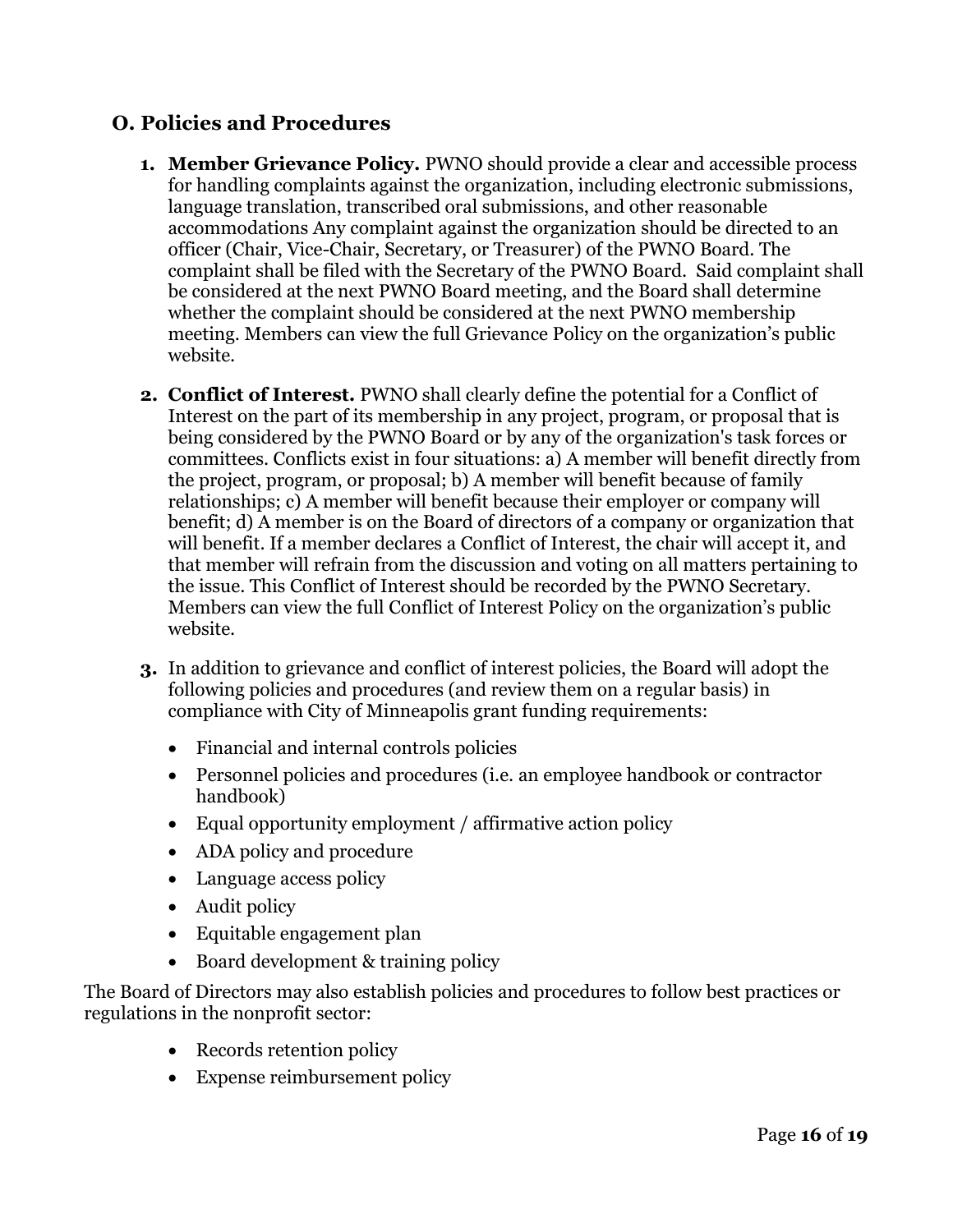- Gift acceptance policy
- Volunteer management
- Donor privacy policy
- Regarding other topics as reasonable and necessary

### <span id="page-16-0"></span>**Amending the Bylaws**

These Bylaws will be reviewed every 5 years at minimum. The organization has the power to amend the Bylaws. Subject to restrictions imposed by state statutes, amendments to the Bylaws must be approved by the affirmative vote of at minimum 25 Members at a properly called meeting. Proposed amendments will be published in advance of the meeting and can be proposed by general members and members of the Board of Directors. Amendment procedures will follow those outlined under Member Voting procedure in these Bylaws.

#### **Certification**

These Bylaws were approved in a properly conducted voting process of the Members of the Phillips West Neighborhood Organization from 12/2/2021 through 12/4/2021.

Genna Mastellone 12/6/2021 Secretary Date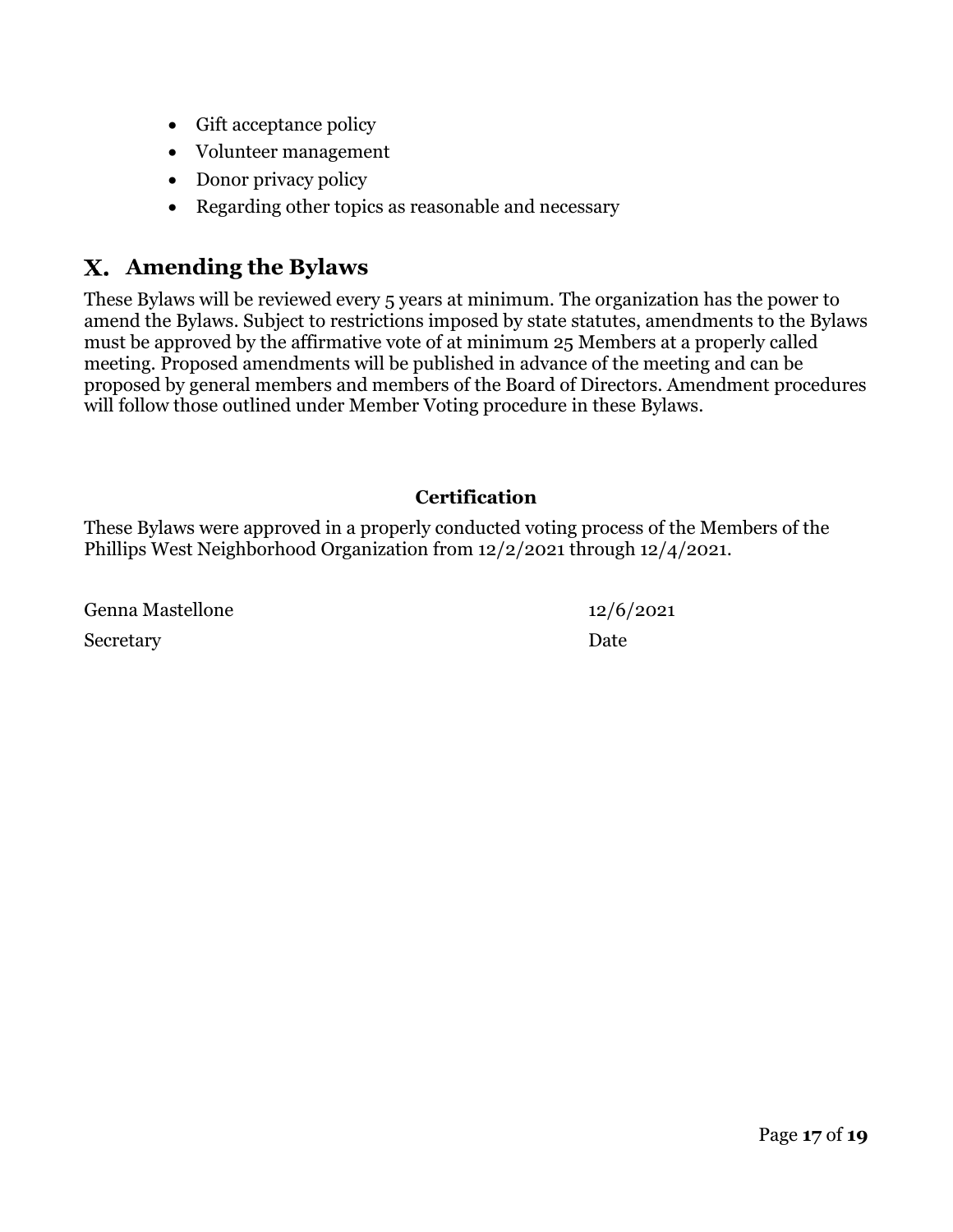#### **INDEX**

| I.<br><b>PURPOSE</b>                                                         | 1                       |
|------------------------------------------------------------------------------|-------------------------|
| II.<br><b>MISSION STATEMENT</b>                                              | 1                       |
| III.<br><b>BOUNDARIES</b>                                                    | 1                       |
| IV.<br><b>MEMBERSHIP</b>                                                     | $\mathbf{1}$            |
| A. Eligibility for Membership                                                | 1                       |
| <b>B. Member Dues / Fees</b>                                                 | $\overline{\mathbf{2}}$ |
| <b>C. Rights of Members</b>                                                  | $\overline{\mathbf{2}}$ |
| D. Members Not Financially Obligated                                         | $\boldsymbol{2}$        |
| <b>E. Membership Duration</b>                                                | $\overline{\mathbf{2}}$ |
| F. Membership Non-transferable                                               | $\boldsymbol{2}$        |
| <b>G. Membership Termination</b>                                             | $\overline{\mathbf{2}}$ |
| H. Member Grievance Procedure                                                | 3                       |
| <b>I. Meetings of Voting Members</b>                                         | 3                       |
| <b>BOARD OF DIRECTORS</b><br>$\mathbf{V}$ .                                  | $\overline{\mathbf{4}}$ |
| <b>A. Board Governing Powers</b>                                             | 4                       |
| <b>B. Board Compensation</b>                                                 | 5                       |
| <b>C. Board Number and Qualification</b>                                     | 5                       |
| <b>D. Board Service Eligibility</b>                                          | $\overline{\mathbf{5}}$ |
| <b>E. Board Terms</b>                                                        | 6                       |
| <b>F. Annual Meeting Election Process</b>                                    | 6                       |
| <b>G. Board Member Resignation</b>                                           | 6                       |
| H. Board Member Termination or Removal                                       | 6                       |
| <b>I. Board Vacancies</b>                                                    | 7                       |
| <b>J. Regular Board Meetings</b>                                             | 7                       |
| K. Board Written Action Without a Meeting                                    | 8                       |
| VI.<br><b>OFFICERS</b>                                                       | 9                       |
| A. Election of Board Officers                                                | 9                       |
| <b>B.</b> Terms                                                              | 9                       |
| <b>C.</b> Resignation                                                        | 9                       |
| D. Removal                                                                   | 9                       |
| <b>E. Board Officers &amp; Duties</b>                                        | 10                      |
| VII.<br><b>COMMITTEES &amp; TASK FORCES</b>                                  | 11                      |
| A. Authority                                                                 | 11                      |
| <b>B.</b> Committees                                                         | 11                      |
| <b>C. Task Forces</b>                                                        | 11                      |
| <b>D. Executive Committee</b>                                                | 11                      |
| E. Meetings                                                                  | 11                      |
| VIII.<br><b>EXECUTIVE OFFICERS, EMPLOYEES, &amp; INDEPENDENT CONTRACTORS</b> | 12                      |
| A. Staff                                                                     | 12                      |
| <b>B.</b> Contracts                                                          | 12                      |
| C. Compensation                                                              | 12                      |
| D. Checks, Drafts, Petty Cash Fund                                           | 12                      |
| <b>E. Volunteers</b>                                                         | 12                      |
|                                                                              |                         |

Page **18** of **19**